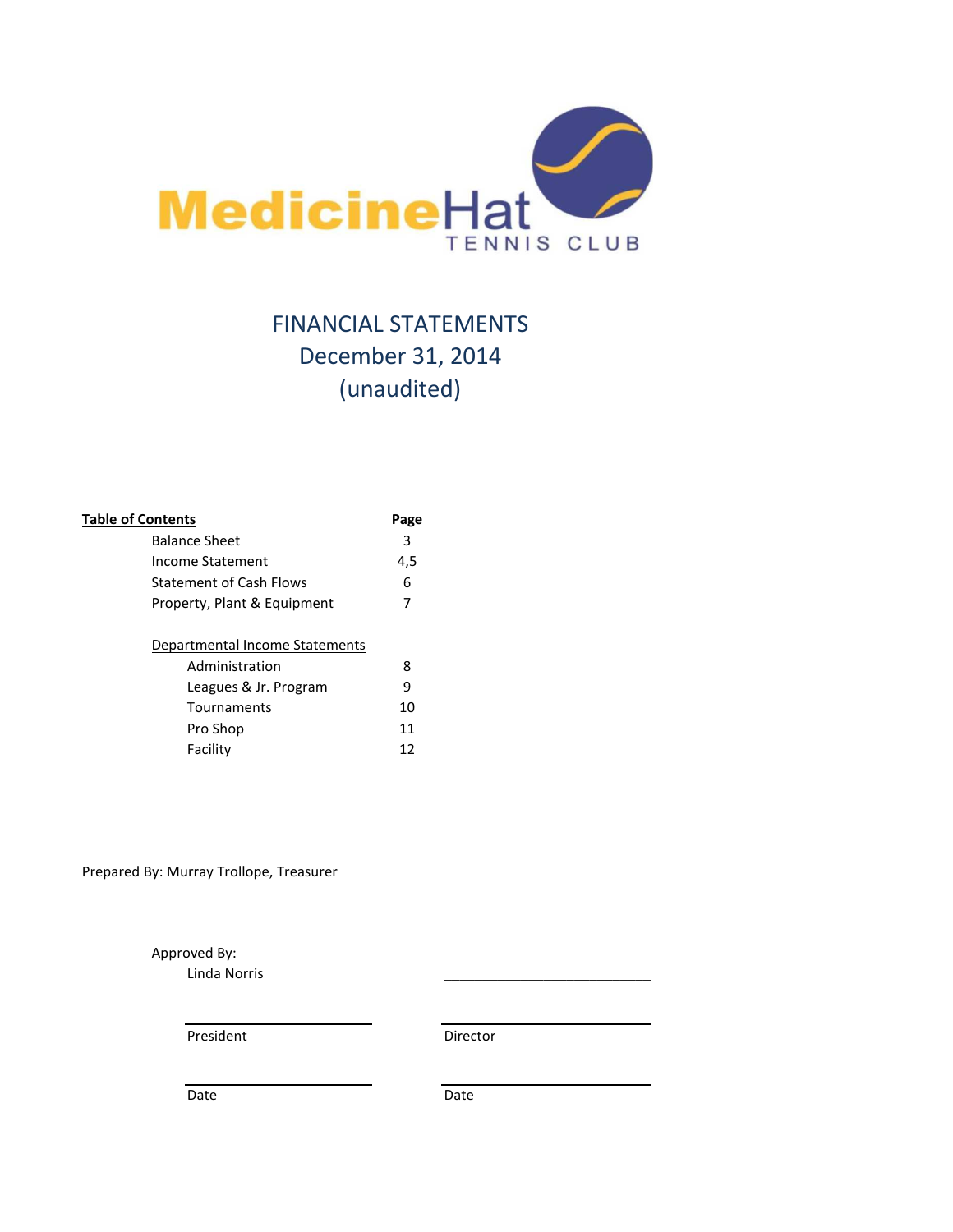



| <b>TOTAL MEMBERSHIPS</b> | 2012 | 2013 | 2014  | Y/Y Change |
|--------------------------|------|------|-------|------------|
| Adult                    | 57   | 76   | 66    | $-13%$     |
| Couples (x2)             | 56   | 70   | 80    | 14%        |
| Junior                   | 61   | 93   | 93    | 0%         |
| Student                  | 11   | 19   | 14    | $-26%$     |
| Senior                   | 11   | 5    | 4     | $-20%$     |
|                          |      |      |       |            |
| <b>TOTAL</b>             | 196  | 263  | 257   |            |
| Growth                   |      | 34%  | $-2%$ |            |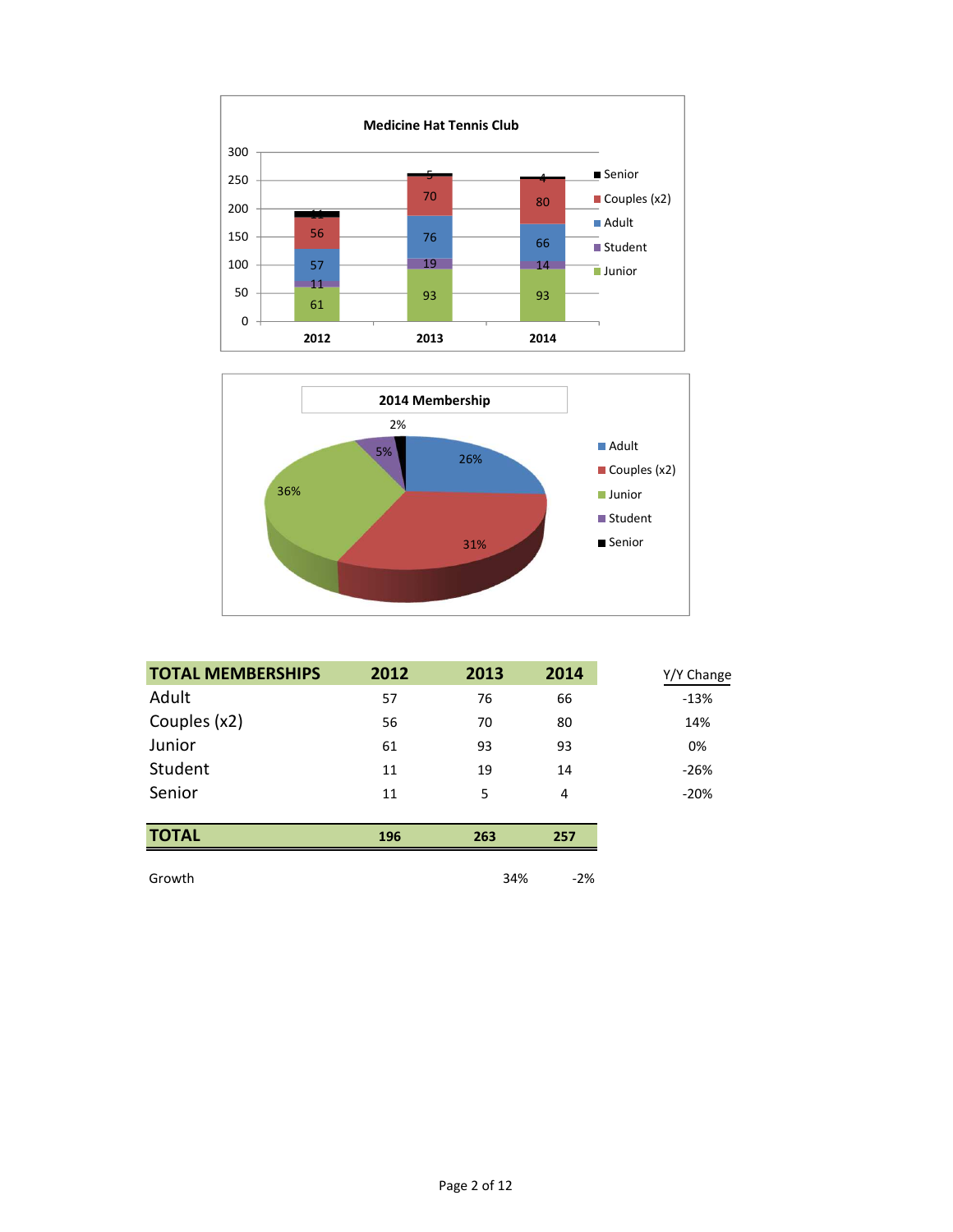

# **Balance Sheet As at December 31, 2014**

|                                               | 2014       | 2013       | 2012      |
|-----------------------------------------------|------------|------------|-----------|
| <b>Current Assets</b>                         |            |            |           |
| Cash - General                                | 39,371     | 14,391     | 7,459     |
| Term Deposits - General                       | 15,540     | 15,421     | 15,314    |
| Cash - MHTC Sustainability Reserve            | 1,382      | 0          | 0         |
| Cash - Casino                                 | 26,706     | 32,027     | 22,278    |
| Funds on deposit w/ CMH                       | 16,151     | 14,251     | 16,401    |
| <b>Total Cash</b>                             | 99,150     | 76,089     | 61,452    |
| Casino Revenue - Receivable                   | 17,000     | 0          | 0         |
| <b>GST Receivable</b>                         | $\Omega$   | 344        | 0         |
| <b>Total Current Assets</b>                   | 116,150    | 76,433     | 61,452    |
| Property, Plant & Equipment - (note 1)        |            |            |           |
| PP&E - Member Funded                          | 145,529    | 142,279    | 134,779   |
| Accum. Amortization - Member Funded           | $-65,544$  | $-58,447$  | $-50,370$ |
| Net Book Value - Member Funded                | 79,985     | 83,832     | 84,409    |
| PP&E - Contributed                            | 343,670    | 344,575    | 324,467   |
| Accum. Amortization - Contributed             | $-180,841$ | $-162,257$ | -142,942  |
| Net Book Value - Contributed                  | 162,829    | 182,318    | 181,525   |
| <b>Total Property, Plant &amp; Equipement</b> | 242,814    | 266,150    | 265,934   |
| <b>TOTAL ASSETS</b>                           | 358,964    | 342,583    | 327,386   |
| <b>Liabilities</b>                            |            |            |           |
| <b>Accounts Payable</b>                       | 2,495      | 2,879      | 1,500     |
| Deferred Revenue - CFEP                       | 28,555     | 0          | 0         |
| Long Term Liabilities                         | 0          | 0          | 0         |
| <b>Total Liabilities</b>                      | 31,050     | 2,879      | 1,500     |
| Equity                                        |            |            |           |
| Contributed Equity in Capital Assets          | 162,829    | 182,318    | 181,525   |
| Members Equity in Capital Assets              | 79,985     | 83,832     | 84,409    |
| <b>Retained Earnings</b>                      | 85,100     | 73,554     | 59,952    |
| <b>Total Equity</b>                           | 327,914    | 339,704    | 325,886   |
| <b>TOTAL LIABILITIES &amp; EQUITY</b>         | 358,964    | 342,583    | 327,386   |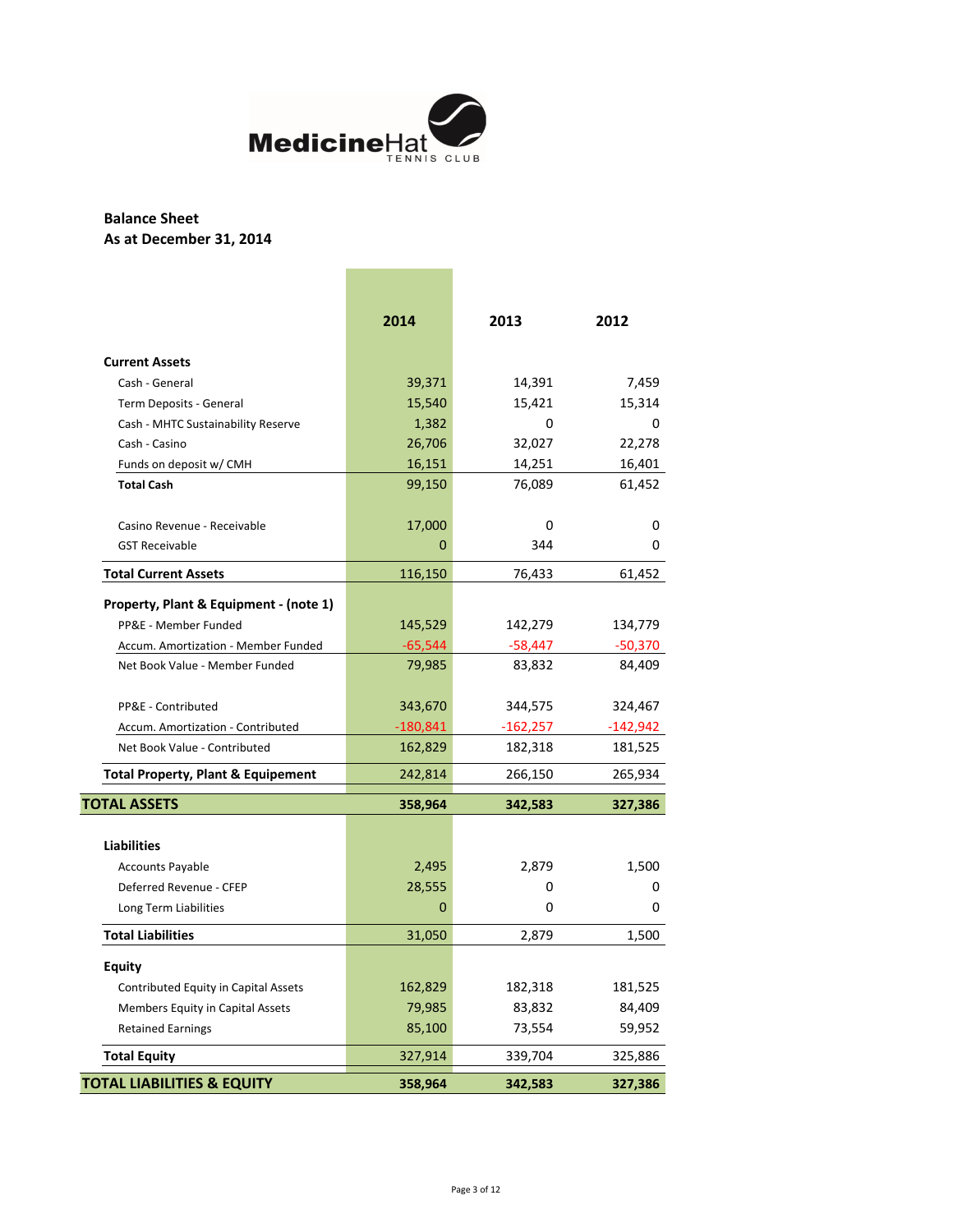

# **Income Statement For the Period Ended December 31, 2014**

|                                        | 2014   | 2013   | 2012     |
|----------------------------------------|--------|--------|----------|
| <b>REVENUE</b>                         |        |        |          |
| <b>Sales Revenue</b>                   |        |        |          |
| Memberships                            | 20,815 | 19,490 | 14,210   |
| <b>Tournament Fees</b>                 | 5,455  | 5,705  | 6,830    |
| League Fees                            | 790    | 415    | 670      |
| Lesson Fees                            | 1,740  | 1,290  | 1,255    |
| <b>Concesssion Sales</b>               | 177    | 480    | 393      |
| <b>Banquet Revenue</b>                 | 1,600  | 2,120  | 640      |
| <b>Raffles &amp; Silent Auction</b>    | 1,385  | 1,232  | 1,491    |
| Merchandise Sales                      | 80     | 438    | 840      |
| Miscellaneous                          | 124    | 18     | 104      |
| <b>Total Sales Revenue</b>             | 32,166 | 31,188 | 26,433   |
| <b>Third Party Contributions</b>       |        |        |          |
| Casino Revenue - AGLC                  | 18,836 | 19,089 | 21,004   |
| <b>Municipal Funding</b>               | 0      | 0      | 81       |
| Provincial Funding - CFEP              | 0      | 10,000 | 11,500   |
| <b>Federal Funding</b>                 | 0      | 0      | $\Omega$ |
| Sponsorship Revenue                    | 1,500  | 1,500  | 1,500    |
| Donations                              | 2,740  | 7,275  | 2,355    |
| <b>Total Third Party Contributions</b> | 23,076 | 37,864 | 36,440   |
| <b>TOTAL REVENUE</b>                   | 55,242 | 69,052 | 62,873   |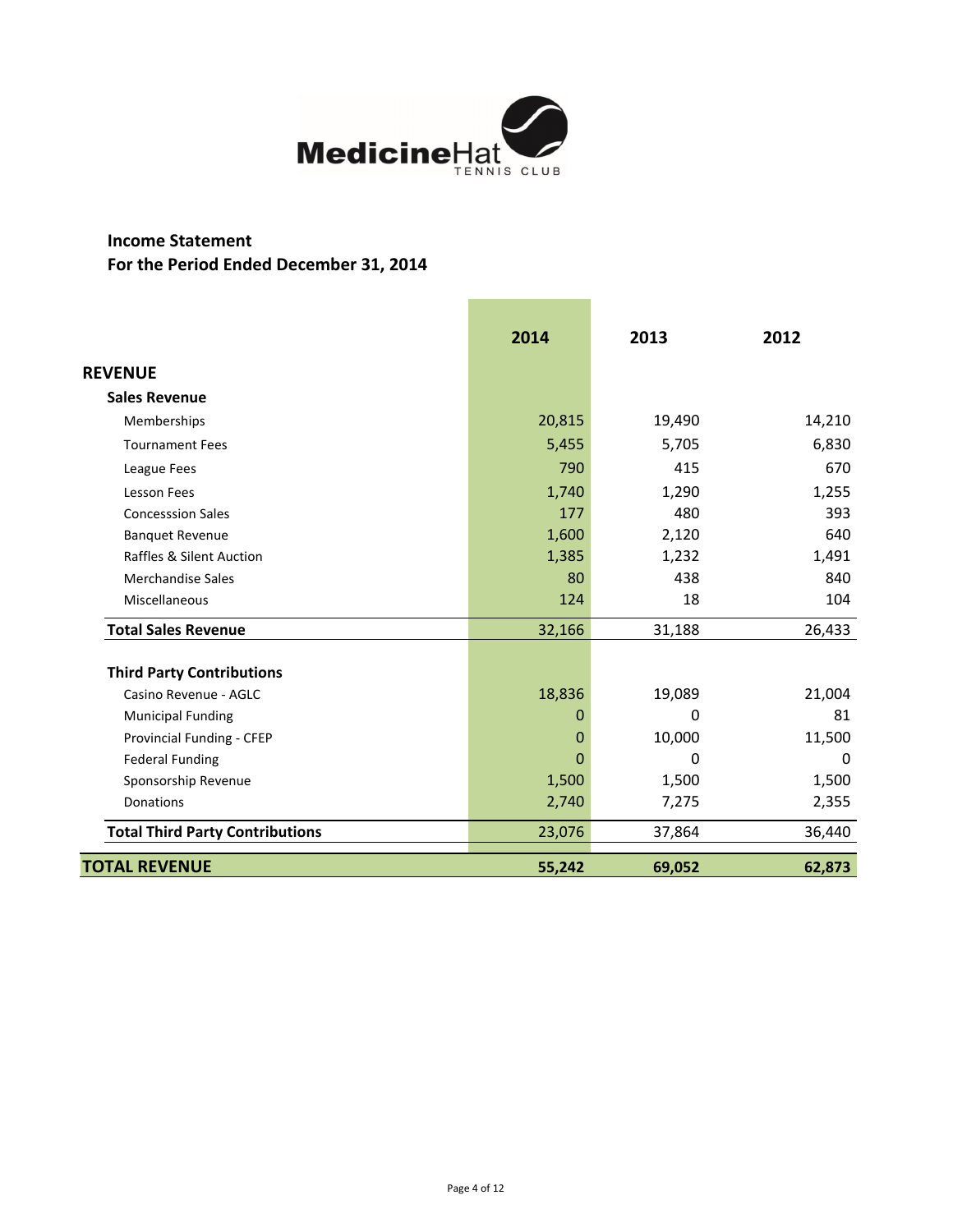|                                                  | 2014        | 2013         | 2012       |
|--------------------------------------------------|-------------|--------------|------------|
| <b>EXPENSES</b>                                  |             |              |            |
| <b>Operating Expenses</b>                        |             |              |            |
| Cost of Goods Sold                               | 0           | 0            | 246        |
| Tennis Balls Used                                | 1,425       | 1,270        | 2,221      |
| Clothing Used                                    | 1,898       | 2,284        | 1,000      |
| <b>Maintenance Expenses</b>                      | 7,277       | 1,995        | 3,370      |
| <b>Facility Rentals</b>                          | 1,409       | 2,075        | 977        |
| Awards & Trophies                                | 1,183       | 1,796        | 1,090      |
| Instructors / Supervision / Assistants           | 8,309       | 6,015        | 5,430      |
| Food & Beverages                                 | 2,407       | 2,534        | 2,082      |
| GST - Non-reimburseable                          | 1,393       | $-942$       | 2,761      |
| <b>Total Operating Expenses</b>                  | 25,301      | 17,027       | 19,177     |
| <b>General &amp; Administrative Expenses</b>     |             |              |            |
| Wages & Salaries                                 | 3,100       | 3,000        | 3,000      |
| <b>Advertising &amp; Promotions</b>              | 306         | 0            | 794        |
| Business & License fees                          | 1,300       | 1,419        | 3,033      |
| Courier & Postage                                | 93          | 672          | 122        |
| <b>Bank Charges</b>                              | 119         | $-42$<br>595 | 40         |
| <b>Office Supplies</b><br>Clubhouse Supplies     | 43<br>1,683 | 471          | 418<br>791 |
| Motor Vehicle Expenses                           | 254         | 400          | 300        |
| <b>Travel</b>                                    | 0           | 667          | 293        |
| Utilities                                        | 3,074       | 2,345        | 2,130      |
| <b>Total General &amp; Administrative</b>        | 9,972       | 9,527        | 10,920     |
| <b>Charitable Donations</b>                      | 3,700       | 1,400        | 1,700      |
| <b>Earnings Before Interest and Amortization</b> | 16,268      | 41,098       | 31,076     |
| <b>Interest Revenue</b>                          | 124         | 111          | 114        |
| Gain (Loss) on Disposal of Assets                | $-1,020$    | 0            | 0          |
| <b>Amortization Expense - Contributed</b>        | 19,269      | 19,315       | 18,245     |
| <b>Amortization Expense - Members</b>            | 7,893       | 8,077        | 7,310      |
| <b>NET EARNINGS (LOSS)</b>                       | $-11,791$   | 13,817       | 5,634      |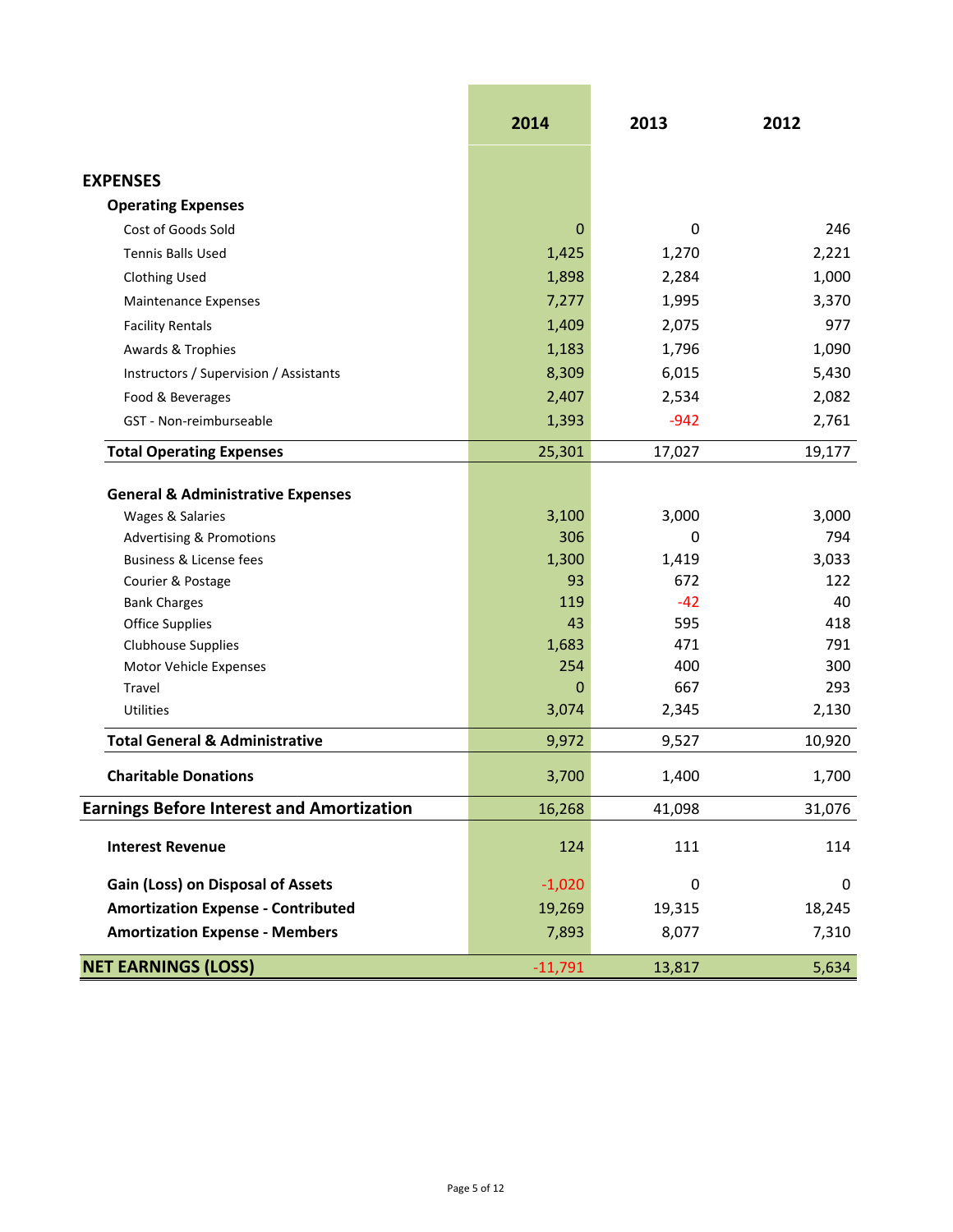

# **Statement of Cash Flows For the period ending December 31, 2014**

|                                                   | 2014      | 2013        | 2012      |
|---------------------------------------------------|-----------|-------------|-----------|
|                                                   |           |             |           |
| <b>Cash flows from Operations</b>                 |           |             |           |
| Net Earnings (Loss)                               | $-11,791$ | 13,817      | 5,634     |
| Add: Depreciation                                 | 27,162    | 27,392      | 25,555    |
| Add Loss (Gain) from Disposals                    | 1,020     | $\Omega$    | $\Omega$  |
| Change in non-cash working capital                | 11,515    | 1,035       | 1,500     |
| <b>Total Cash flows from Operations</b>           | 27,907    | 42,244      | 44,432    |
| <b>Cash flows used for Investments</b>            |           |             |           |
| PP&E - Member Funded                              | $-4,846$  | $-7,500$    | $-14,089$ |
| PP&E - Contributed                                | 0         | $-20,107$   | $-14,830$ |
| <b>Total Cash flow used for Investments</b>       | $-4,846$  | $-27,607$   | $-56,527$ |
| <b>Cash flows from Financing</b>                  |           |             |           |
| Long Term Debt Issued                             | 0         | 0           | 0         |
| Long Term Debt Repaid                             | 0         | 0           | $\Omega$  |
| <b>Total Cash flows from Financing Activities</b> | 0         | $\mathbf 0$ | 0         |
| <b>Total Cash flows for the period</b>            | 23,061    | 14,636      | 3,770     |
| <b>Opening Balance - Cash</b>                     | 76,089    | 61,452      | 57,682    |
| <b>CLOSING BALANCE - CASH</b>                     | 99,149    | 76,089      | 61,452    |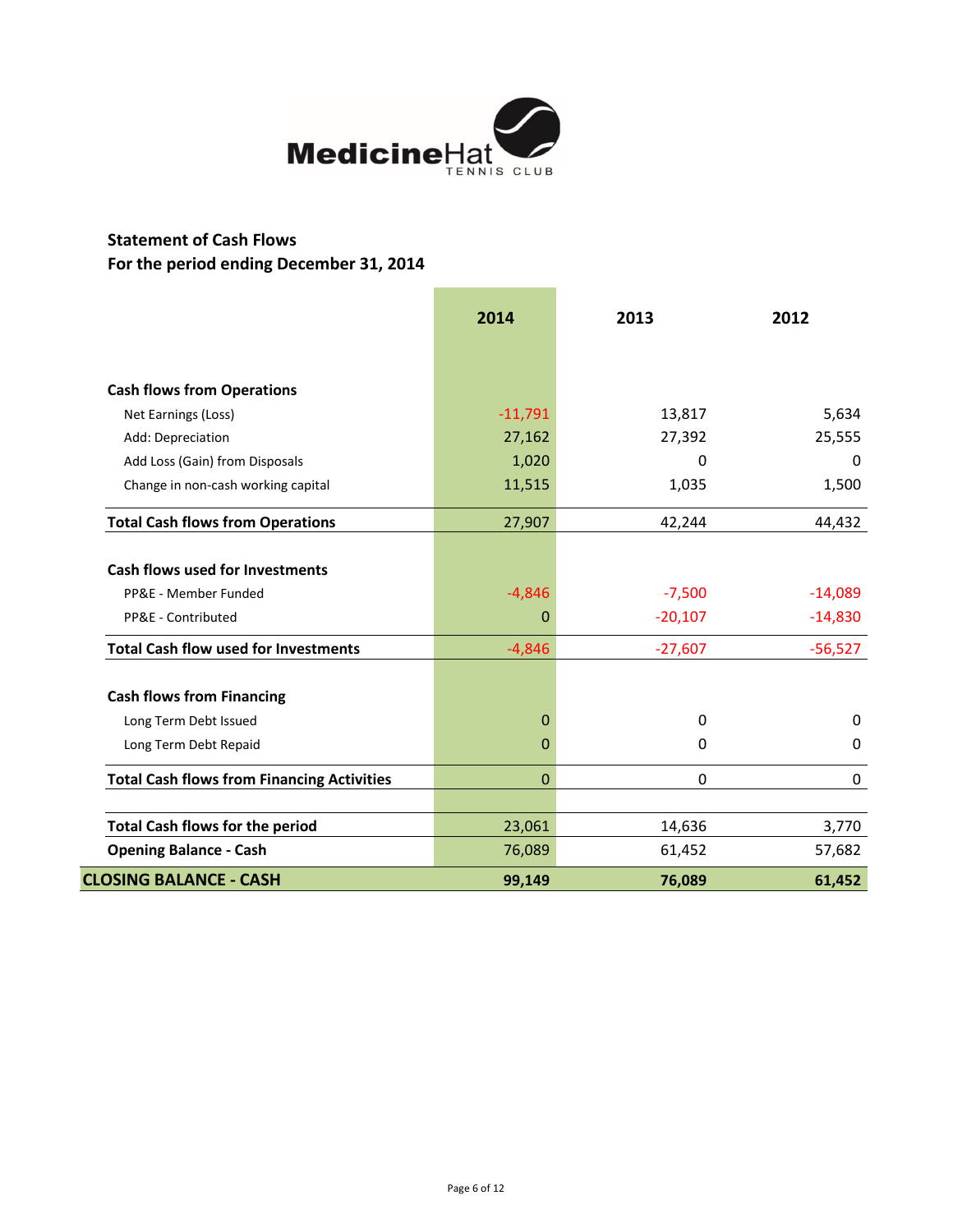#### **Medicine Hat Tennis Club**

Note 1 - Schedule of Property, Plant & Equipment

| 2014           |       |                                 |             |       |                                          |             |                              |                |             |              |
|----------------|-------|---------------------------------|-------------|-------|------------------------------------------|-------------|------------------------------|----------------|-------------|--------------|
|                |       | <b>Additions / Dispositions</b> |             |       | <b>Current Year Amortization Expense</b> |             | <b>Closing Balance - NBV</b> |                |             |              |
| Contributed    |       |                                 | Contributed |       |                                          | Contributed |                              |                | Contributed |              |
|                |       |                                 | (Gov't      |       |                                          |             |                              |                | (Gov't      |              |
| (Gov't /Casino |       | <b>Member</b>                   | /Casino     |       |                                          |             |                              | Member         | /Casino     |              |
| Funded)        | Total | Paid                            | Funded)     | Total |                                          | Funded)     | Total                        | Paid           | Funded)     | <b>Total</b> |
|                |       | <b>Opening Balance - NBV</b>    |             |       |                                          |             | Member Paid                  | (Gov't /Casino |             |              |

| <b>Furniture &amp; Appliances</b> | 1,344  | 220     | 1,564   | 3,624 | $-220$       | 3,404 | 559   |        | 559    | 4,409  | 0       | 4.409   |
|-----------------------------------|--------|---------|---------|-------|--------------|-------|-------|--------|--------|--------|---------|---------|
| Equipment                         | 6,878  | 4,219   | 11,097  | 422   | $\mathbf{0}$ | 422   | 1,166 | 528    | 1,694  | 6,134  | 3,691   | 9.825   |
| <b>Courts</b>                     | 30,486 | 103,763 | 134,249 |       | $\mathbf{0}$ |       | 4,625 | 16,292 | 20,917 | 25,861 | 87.471  | 113,332 |
| <b>Buildings</b>                  | 45,124 | 74,115  | 119,239 |       | $\mathbf{0}$ |       | 1,543 | 2.449  | 3,992  | 43,581 | 71.666  | 115,247 |
|                                   |        |         |         |       |              |       |       |        |        |        |         |         |
| <b>GRAND TOTAL</b>                | 83,832 | 182.317 | 266.149 | 4,046 | -220         | 3,826 | 7,893 | 19,269 | 27,162 | 79,985 | 162.828 | 242.813 |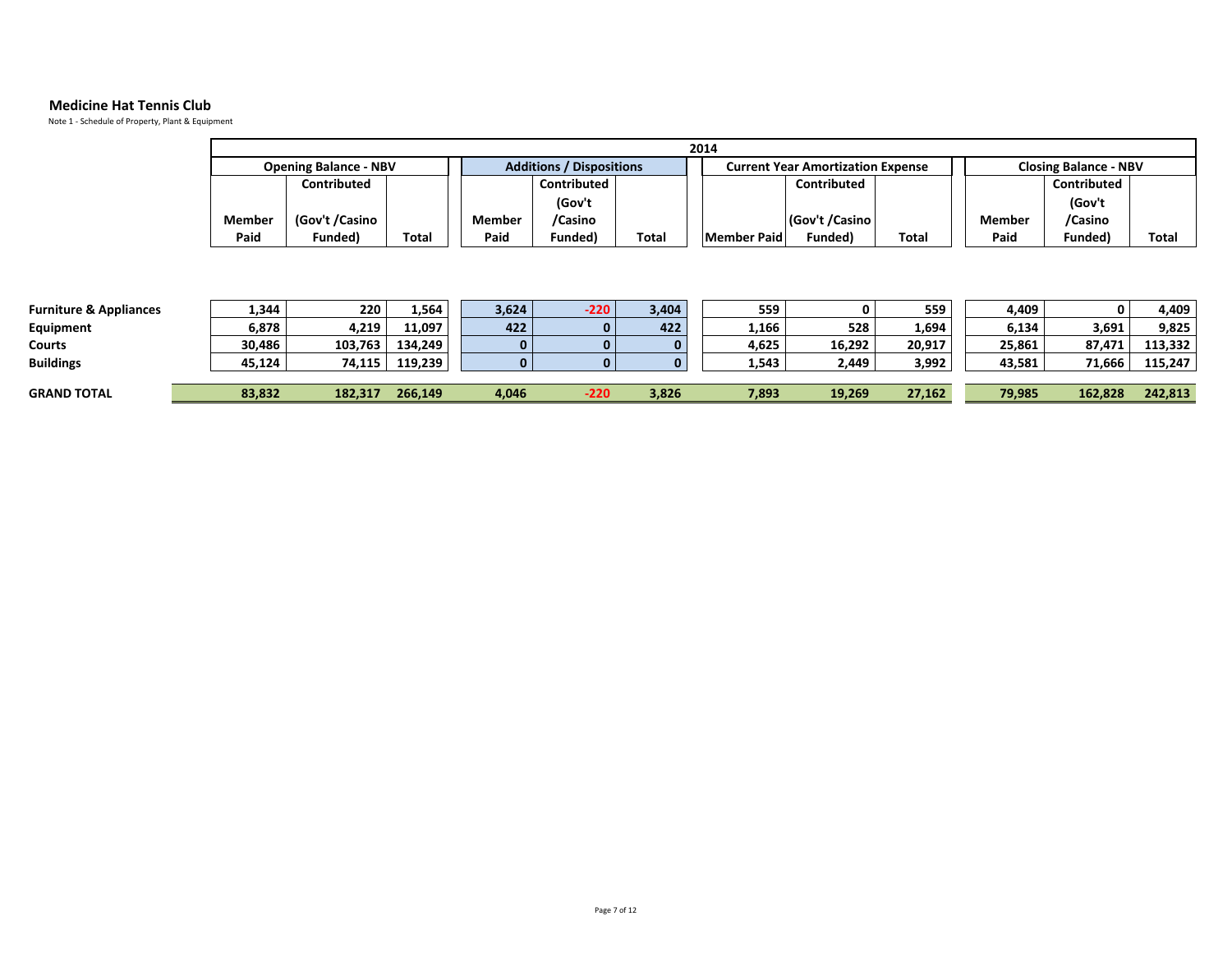# **ADMINISTRATION**



## **Departmental Income Statement - Administration For the Period Ended Dec 31, 2014**

|                                                           | 2014         | 2013         | 2012         | <b>Notes</b>                                             |
|-----------------------------------------------------------|--------------|--------------|--------------|----------------------------------------------------------|
| <b>REVENUE</b>                                            |              |              |              |                                                          |
|                                                           |              |              |              |                                                          |
| <b>Sales Revenue</b>                                      |              |              |              |                                                          |
| Memberships                                               |              |              |              |                                                          |
| Adult                                                     | 6,635        | 6,505        | 4,840        | 13% (10) fewer but 15% fee increase                      |
| Couples                                                   | 6,050        | 4,725        | 3,795        | 14% (10) more people                                     |
| Junior                                                    | 4,650        | 4,650        | 2,440        | 60% of revenue moved to Leagues                          |
| Student                                                   | 700          | 760          | 450          | 5 fewer students                                         |
| Senior                                                    | 230          | 250          | 550          | Went from 5 seniors to only 4                            |
| <b>Total Memberships</b>                                  | 18,265       | 16,890       | 12,075       |                                                          |
| Miscellaneous / Concessions                               | 145          | 18           | 104          | <b>Bottle recycling</b>                                  |
| Donations                                                 | 790          | 1,800        | 0            | For Franchetto, Rooney                                   |
| <b>Total Revenue</b>                                      | 19,200       | 18,708       | 12,179       |                                                          |
|                                                           |              |              |              |                                                          |
| <b>EXPENSES</b>                                           |              |              |              |                                                          |
| <b>General &amp; Administrative Expenses</b>              |              |              |              |                                                          |
| Wages & Salaries                                          | 3,100        | 3,000        | 3,000        | Ken Clement                                              |
| Awards                                                    | $\Omega$     | 535          | 0            |                                                          |
| <b>Advertising &amp; Promotions</b>                       | 163          | 0            | 652          |                                                          |
| Business & License fees                                   | 1,300        | 1,419        | 2,695        | <b>Tennis AB</b>                                         |
| Courier & Postage                                         | 93           | 672          | 122          |                                                          |
| Food & Beverages                                          | 563          | 432          | 174          | Casino & Misc events                                     |
| <b>Bank Charges</b>                                       | 119<br>43    | $-42$<br>595 | 40           |                                                          |
| Office Supplies                                           |              | 257          | 418<br>449   |                                                          |
| Clubhouse Supplies                                        | 1,192<br>254 | 400          | 300          |                                                          |
| Motor Vehicle Expenses                                    |              |              |              | Ken Clement                                              |
| Utilities<br>Phone                                        | 767          | 613          | 598          |                                                          |
|                                                           |              |              |              |                                                          |
| <b>CMH</b><br>Satellite TV                                | 1,685<br>621 | 1,468<br>264 | 1,321<br>211 |                                                          |
|                                                           | 1,393        | $-942$       | 2,761        |                                                          |
| GST Expense - non reimburseable<br>Donations / volunteers | 2,739        | 0            | $\mathbf 0$  | Min 40% funding from Gov't to qualify.<br>Rooney \$2,000 |
|                                                           |              |              |              |                                                          |
| <b>Total General &amp; Administrative</b>                 | 14,035       | 8,672        | 12,740       |                                                          |
| <b>Earnings Before Interest and Amortization</b>          | 5,166        | 10,036       | $-561$       |                                                          |
| <b>Interest Revenue</b>                                   | 124          | 111          | 114          |                                                          |
| <b>NET EARNINGS (LOSS)</b>                                | 5,289        | 10,147       | $-448$       |                                                          |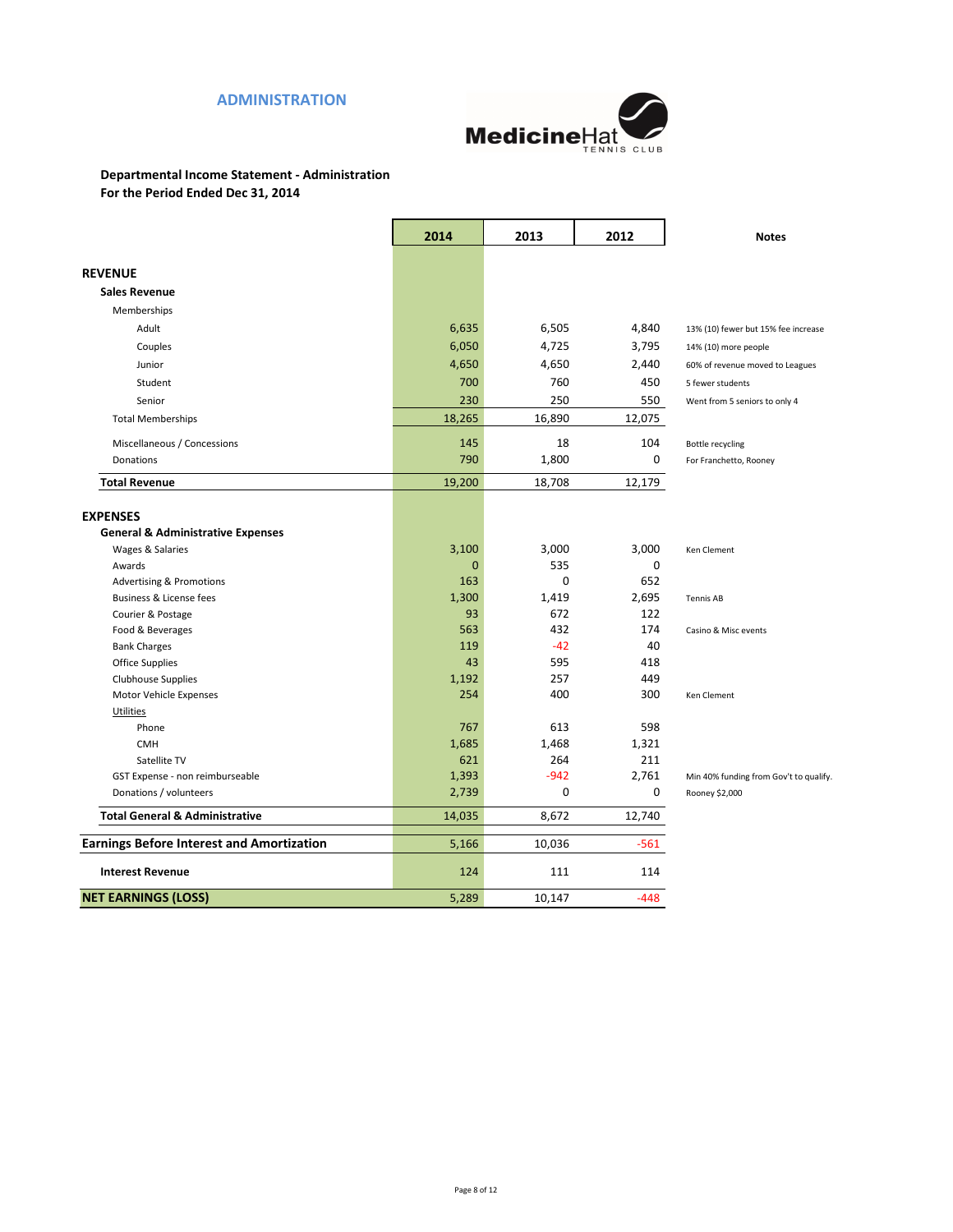# **LEAGUES & JR. PROGRAM**



### **Departmental Income Statement - Leagues & Jr. Program For the Period Ended Dec 31, 2014**

|                               | 2014         | 2013     | 2012     | <b>Notes</b>                            |
|-------------------------------|--------------|----------|----------|-----------------------------------------|
|                               |              |          |          |                                         |
| <b>REVENUE</b>                |              |          |          |                                         |
| League Fees - Mens            | 360          | 415      | 670      | 360 / \$5 = 90 fees paid.               |
| League Fees - Juniors         | 2,980        | 2,600    | 2,135    | Portion of membership fee > student fee |
| Sponsorship Revenue - Juniors | 1,500        | 1,500    | 1,500    | Tim Hortons                             |
| <b>Total Sales Revenue</b>    | 4,840        | 4,515    | 4,305    |                                         |
|                               |              |          |          |                                         |
| <b>EXPENSES</b>               |              |          |          |                                         |
| <b>Tennis Balls Used</b>      | 1,140        | 1,080    | 809      |                                         |
| <b>Clothing Used</b>          | 960          | 1,012    | 0        |                                         |
| <b>Equipment Used</b>         | 585          | 0        | 0        |                                         |
| Awards / Trophies             | 178          | 0        | $\Omega$ |                                         |
| Food & Beverages              | 253          | 80       | 132      |                                         |
| Instructor Fees / Supervision | 5,065        | 4,240    | 3,995    |                                         |
| <b>Clubhouse Supplies</b>     | $\mathbf{0}$ | 0        | 135      |                                         |
| Facility Rent - Indoor Tennis | 202          | 125      | 268      | Jr. Tennis                              |
| <b>Total Expenses</b>         | 8,382        | 6,537    | 5,339    |                                         |
|                               |              |          |          |                                         |
| <b>NET EARNINGS (LOSS)</b>    | $-3,542$     | $-2,022$ | $-1,034$ |                                         |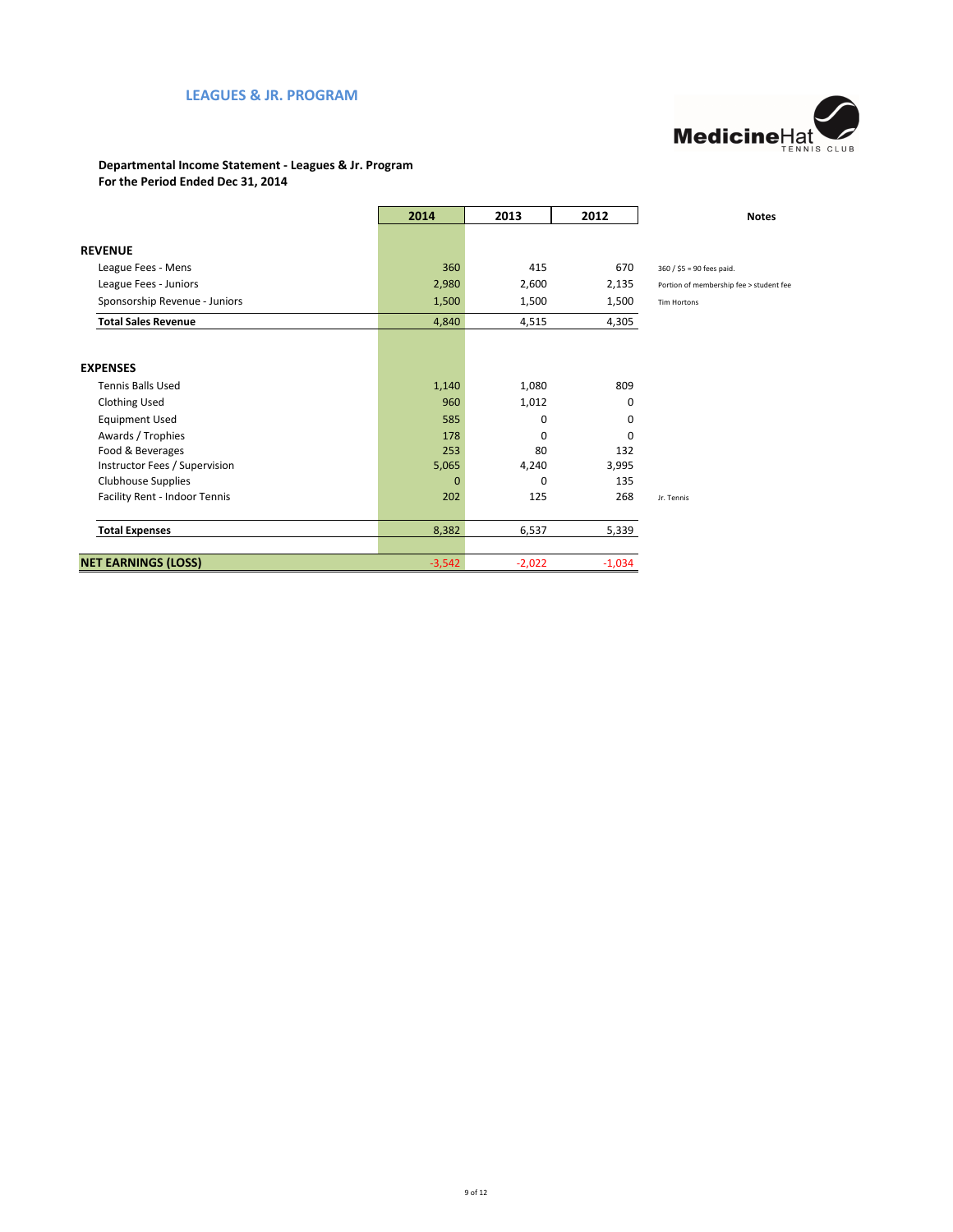# **TOURNAMENTS**



#### **Departmental Income Statement - Tournaments For the Period Ended Dec 31, 2014**

|                                     | 2014     | 2013     | 2012  | <b>Notes</b>                              |
|-------------------------------------|----------|----------|-------|-------------------------------------------|
|                                     |          |          |       |                                           |
| <b>REVENUE</b>                      |          |          |       |                                           |
| <b>Tournament Fees - Mens</b>       | 2,555    | 2,905    | 4,940 |                                           |
| <b>Tournament Fees - Ladies</b>     | 1,460    | 1,415    | 0     |                                           |
| <b>Tournament Fees - Mixed</b>      | 1,240    | 1,235    | 0     |                                           |
| <b>Tournament Fees - Junior</b>     | 200      | 150      | 1,890 | 2012 Jr. Champs Tournament from Tennis AB |
| <b>Concession Sales</b>             | 177      | 480      | 393   | Shave Concession                          |
| <b>Banquet Revenue</b>              | 1,600    | 2,120    | 640   | Shave Banquet                             |
| Raffle & Silent Auction Revenue     | 1,385    | 1,232    | 1,491 |                                           |
| <b>Clothing Sales</b>               | $\Omega$ | $\Omega$ | 495   |                                           |
| <b>Donations</b>                    | 50       | 100      | 50    |                                           |
| <b>Total Sales Revenue</b>          | 8,667    | 9,637    | 9,899 |                                           |
| <b>EXPENSES</b>                     |          |          |       |                                           |
| <b>Tennis Balls Used</b>            | 285      | 190      | 1,412 |                                           |
| <b>Clothing Used</b>                | 938      | 1,102    | 1,000 | Shave T Shirts                            |
| <b>Advertising &amp; Promotions</b> | 142      | $\Omega$ | 142   |                                           |
| Awards, Trophies & Prizes           | 1,005    | 1,261    | 1,090 |                                           |
| <b>Business Fees &amp; Licenses</b> | $\Omega$ | $\Omega$ | 338   | Tennis AB Fees - Jr. Champs Tourney       |
| Food & Beverages                    | 1,591    | 2,021    | 1,727 | Mikes Meats \$1,148                       |
| <b>Clubhouse Supplies</b>           | $\Omega$ | $\Omega$ | 40    |                                           |
| Facility Rent - General             | 343      | 354      | 39    | CMH Court Rental & Banquet rentals        |
| Facility Rent - Indoor Tennis       | 864      | 1,596    | 645   | Fieldhouse - Winter Classic               |
| Supervision / Assistants            | 65       | 65       | 270   |                                           |
| Travel                              | $\Omega$ | 667      | 293   |                                           |
| <b>Donations - Cancer Society</b>   | 1,700    | 1,400    | 1,700 | Shave Donation                            |
| <b>Total Expenses</b>               | 6,933    | 8,656    | 8,696 |                                           |
| <b>NET EARNINGS (LOSS)</b>          | 1,734    | 981      | 1,203 |                                           |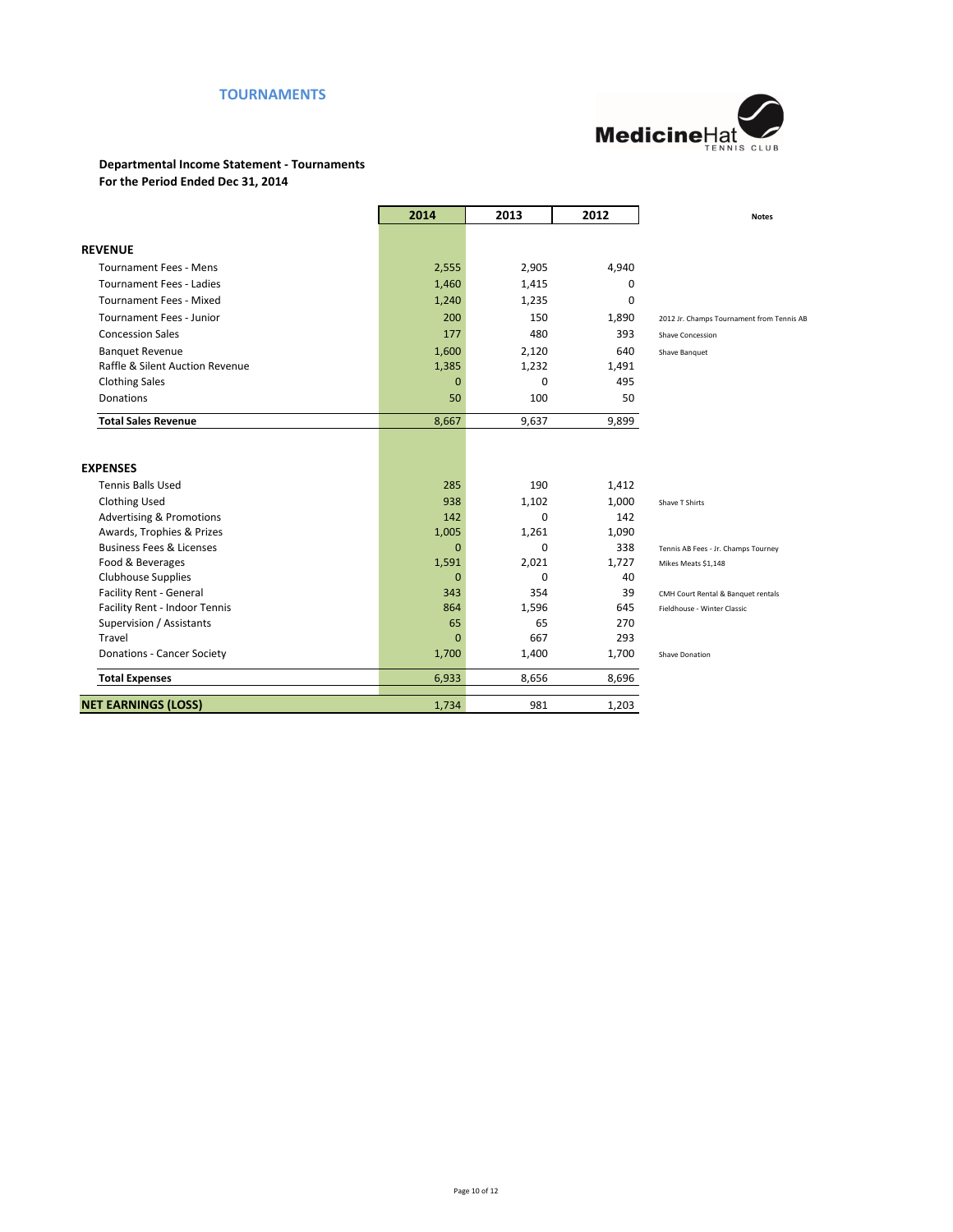## **PRO SHOP**



#### **Departmental Income Statement - Pro Shop For the Period Ended Dec 31, 2014**

|                                 | 2014           | 2013        | 2012  | <b>Notes</b>                |
|---------------------------------|----------------|-------------|-------|-----------------------------|
|                                 |                |             |       |                             |
| <b>REVENUE</b>                  |                |             |       |                             |
| Lesson Fees - Adult             | 960            | 1,110       | 1,255 |                             |
| Lesson Fees - Junior            | 780            | 180         | 0     |                             |
| <b>Merchandise Sales</b>        | 80             | 438         | 345   |                             |
| <b>Total Sales Revenue</b>      | 1,820          | 1,728       | 1,600 |                             |
|                                 |                |             |       |                             |
| <b>EXPENSES</b>                 |                |             |       |                             |
| <b>Cost of Goods Sold</b>       | $\overline{0}$ | $\mathbf 0$ | 246   | Logos                       |
| <b>Operating Expenses</b>       |                |             |       |                             |
| <b>Contracted Services</b>      | $\overline{0}$ | 0           | 225   | Peak Performance - Training |
| <b>Instructor Fees</b>          | 1,040          | 1,710       | 1,165 |                             |
| <b>Facility Rent - Training</b> | 0              | $\mathbf 0$ | 26    | CMH                         |
| <b>Total Expenses</b>           | 1,040          | 1,710       | 1,661 |                             |
|                                 |                |             |       |                             |
| <b>NET EARNINGS (LOSS)</b>      | 780            | 18          | $-61$ |                             |